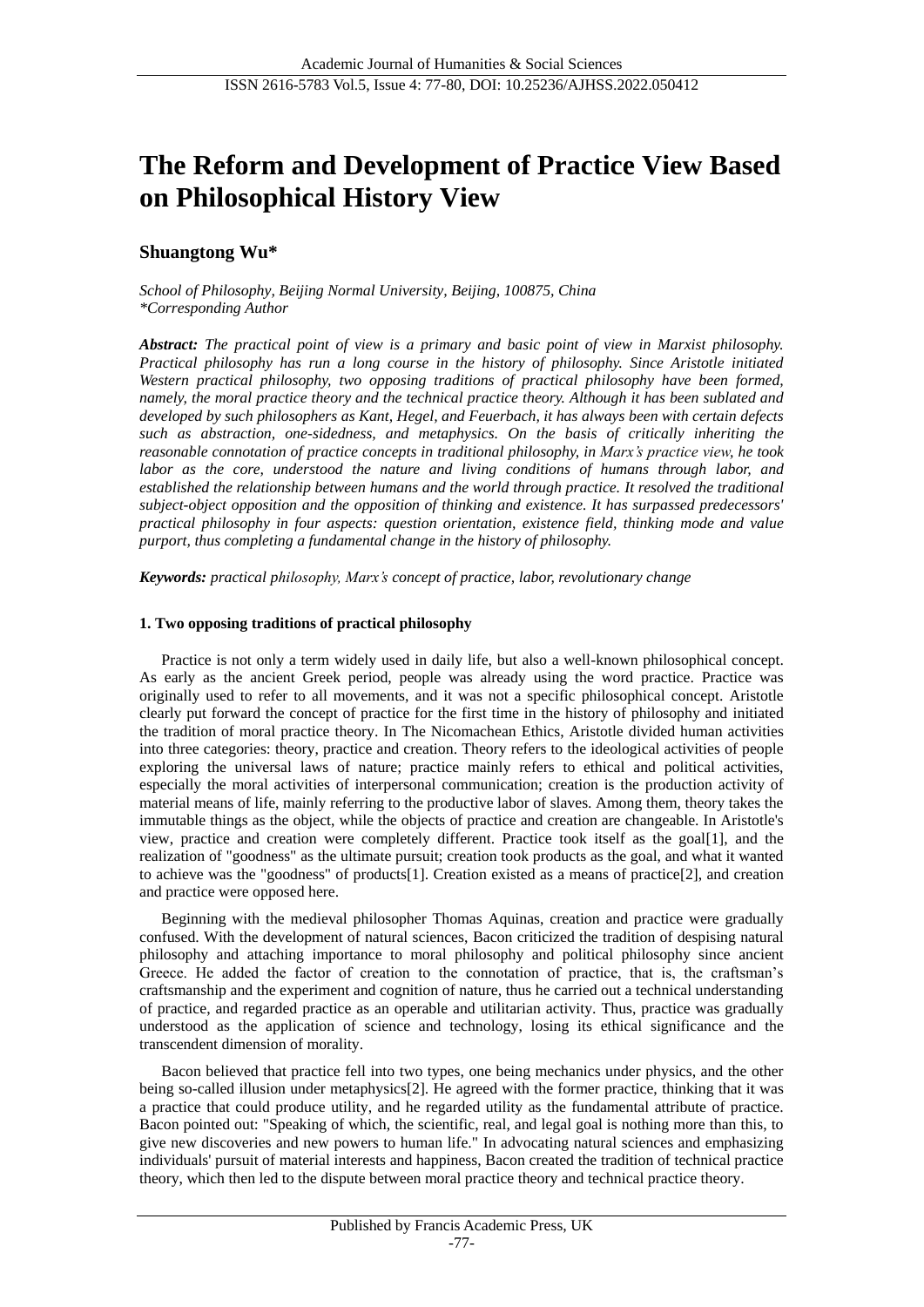# ISSN 2616-5783 Vol.5, Issue 4: 77-80, DOI: 10.25236/AJHSS.2022.050412

The dispute between the moral practice theory and the technical practice theory also brought about a terminology dispute, that is, the distinction between "praxis" with an ethical meaning and "practice" with a technical meaning. Some modern Western scholars attempted to distinguish between the two in terms, using the former to refer to human practice activities, and the latter to describe humans' general experience activities. This distinction makes various activities in different fields stand against one another, separates the totality of practice and dispels the integrity of human beings. Therefore, it is urgent to realize the transcendence of the two opposing traditions of practical philosophy, so as to fully understand humans' practical activities.

### **2. The practice view of classical German philosophy**

Since modern times, the focus of philosophy has turned to the issue of epistemology, advocating that theory is superior to practice and even that theory should be divorced from practice, until Kant re-established the importance of practice. In Critique of Judgment, Kant divided philosophy into the theoretical part as natural philosophy and the practical part as moral philosophy, believing that theoretical reason and practical reason were the same kind of reason, but in opposite directions. The former started from the sense, stayed at the principles, solved the problem of cognition, and belonged to the world of phenomena; while the latter started from the principles, entered the sense through the concepts, and solved the problem of action. Since action came from will, and will came from mind, the latter belonged to the realm of ontology $[2]$ . On this basis, Kant further put forward the view that practice was superior to theory.

In Kant's point of view, human practice activities fell into two types, namely, practice following the concept of nature and practice following the concept of freedom. Kant pointed out: "If the concept ruling causality is a concept of nature, these principles are technically practice; but if it is a concept of freedom, these principles are morally practiced." Kant advocated the second practice, believing that only in moral practice could reason only accept the absolute commands of reason itself without being at the mercy of experience, so it was free. However, whether it is theoretical reason and practical reason, or practice following the concept of nature and practice following the concept of freedom, Kant confined them to the subjective world of man, which brought about the binary opposition between subjectivity and objectivity, subject and object, phenomenon world and ontology world.

Hegel inherited and developed the practical philosophy of his predecessors, believing that idea was the essence and ultimate basis of the world, that the abstract and universal idea must undergo externalized practice so as to achieve the unity of subject and object. He believed: "The purpose is combined with objectivity through means, and with itself in objectivity.[3]"Since all things that existed and the process of development were the external manifestations of theories, in Hegel's point of view, practical activities were no longer limited to a certain field such as morality or political activities, but involved all aspects of existence. At the same time, for the first time, Hegel connected productive labor with the nature of human beings, elevating the concept of labor explained by national economists to a philosophical category. He regarded labor as the essence of human beings and fully explained the important role of labor for human liberation and self-development. It was labor that enabled the enslaved ones to regain a self-awareness.

However, due to the limitations of his own idealist philosophy system, Hegel abstractly developed the active aspect of consciousness. He separated the spirits and concepts belonging to human beings and turned them into absolute spirits and concepts. The labor he spoke of was but abstract and spiritual labor. He did not understand labor as a realistic human perceptual activity, but attributed human initiative and creativity to absolute spiritual activity and creativity, not understanding the actual practical activity itself and its meaning. For that reason, Hegel's view of practice failed to resolve the binary opposition between subjectivity and objectivity, subject and object.

After Hegel, from a standpoint of materialism, Feuerbach divided human activities into theoretical ones and practical ones, and criticized Hegel's idealistic view of practice based on perceptual and realistic existence. Feuerbach emphasized: "I cannot admit that perceptual things were derived from spiritual things, and likewise I cannot admit that nature was derived from gods. For without perceptual things or outside of the perceptual things, the spiritual things are nothing; the spirit is nothing but the sublimation and the essence of the senses. [4] " Although Feuerbach emphasized the existence of real man and reality, since he regarded sensibility as the first principle, he only regarded theoretical activities as real activities of man, believing that "only theories reveal the magnificence of the world", and understanding practice as business-for-profit activities and eating and drinking activities driven by the desire for self-interest, which greatly devalued the role of practical activities. Feuerbach did not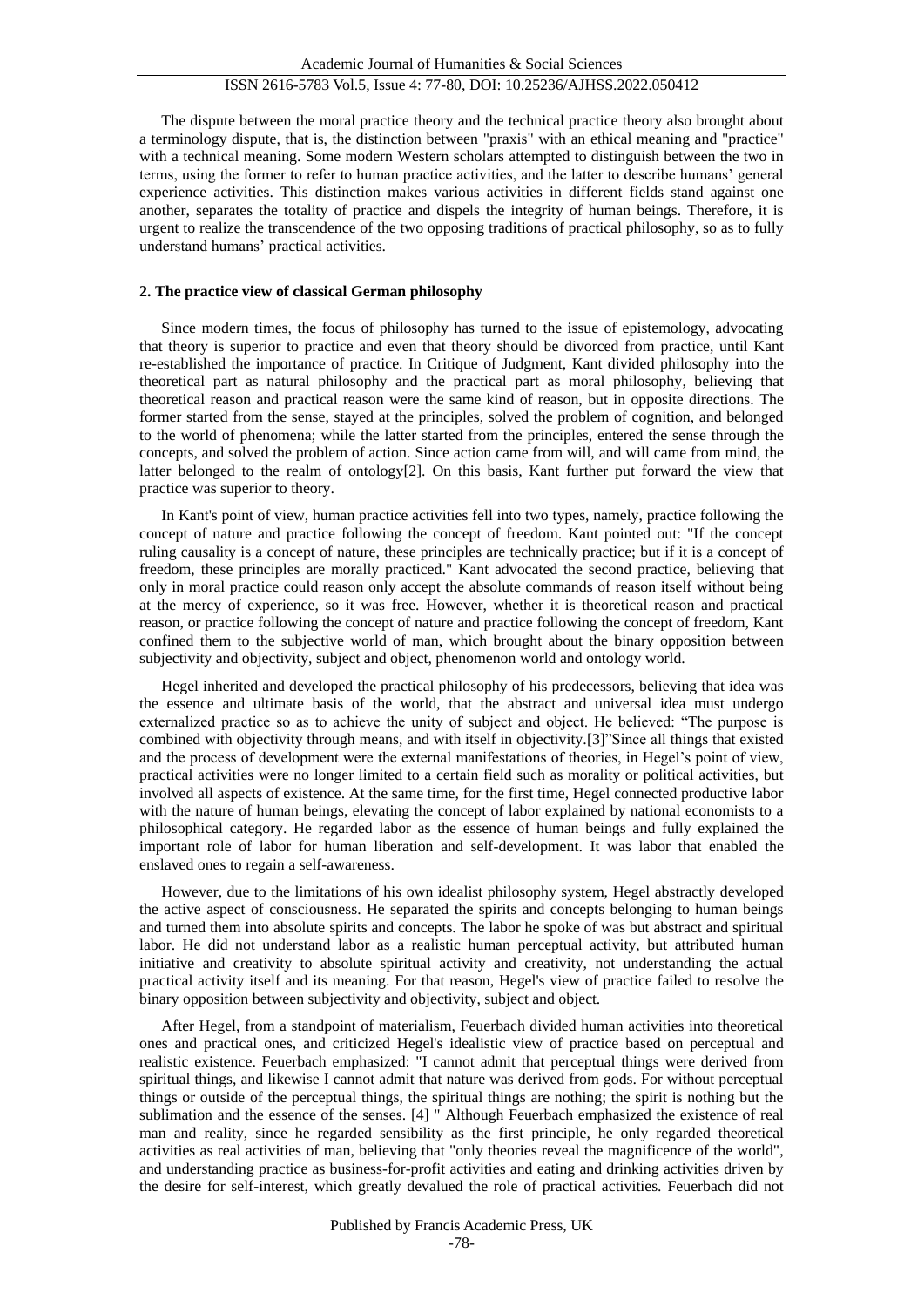understand that practice was the way of human existence, and believed that human beings were a perceptual object instead of a perceptual activity. He only understood the world from the perspective of the object, but did not grasp the world from the perspective of the subject and practice. In its essence, this was still an idealistic view of practice.

## **3. The fundamental revolution of Marx's view of practice in the history of philosophy**

### *3.1 Question orientation: from speculative ethics to practical activities in reality*

Marx was against abstract speculative philosophy. In his view, "anything that leads theory to mysticism can be reasonably solved in human practice and understanding of this practice." Marx regarded practice as the core. On the one hand, he allowed practice to cover all areas of the social life of man; on the other hand, Marx pointed out that human beings were essentially practical beings and could not be self-sufficient in their own object activities. Therefore, whether it is the subject or the object of practice, both must be based on the existence of the other. Marx understood and grasped the real world from the perspective of the interaction between man and nature, subject and object in real activities, and understood the nature of the world from the concrete and perceptual practice of material production. He regarded the all-round development of man as the ultimate goal, established the relationship between man and the world through practice, thus solving the traditional binary opposition between subject and object and that between thinking and existence.

## *3.2 The field of existence: replacement of the category of "politics" with the category of "society"*

Marx believed that human beings were social animals, and political revolutions were not thorough revolutions. The establishment of a bourgeois democracy is without any doubt a great progress compared to feudal rule, but it is not a general form of "human liberation", and capitalist democracy is not the ultimate destination of human society. "Politically declaring private property invalid not only does not abolish private property, but instead presupposes private property." Political emancipation only separates civil society from the political state. Although it has politically abolished the existence of hierarchy and differences, since private property continues to exist and only a few people in civil society own the property, social and de facto hierarchy and differences still exist. Therefore, Marx transferred practice from the ethical and political realm to the social realm, and regarded the political revolution as a link of the social revolution, replacing the traditional political community with a broad social community, expanding the breadth and depth of practical theory, and replacing the narrow political emancipation in traditional practical philosophy with social emancipation and human emancipation.

#### *3.3 Mode of thinking: from established thinking to generative thinking*

Regarding human thinking, Marx pointed out: "As for whether human thinking has objective truth, this is not a theoretical issue, but a practical one. People should prove the truth of their thinking in practice, that is, the reality and power of their thinking, namely this-sideness of their thinking. "Modern philosophy focuses on an entity, and regards the ultimate entity as the object of philosophical pursuit. Entity determines everything, it is the root of everything and the basis of existence, and an all-encompassing metaphysical system is constructed through speculative reason. What Marx was concerned with was not mechanical and rigid facts, but a process. Just as the object of practice is generated in history and produced in reality, the reality that is continuously generated and constituted in practice can also be changed. On this basis, Marx was not concerned with explaining facts, but changing them, which, in terms of its mode of thinking, realized the transformation from substantive and established thinking to procedural and generative thinking.

#### *3.4 Value purport: from "explaining the world" to "changing the world"*

At the end of Theses on Feuerbach, Marx clearly pointed out that "philosophers just interpret the world in different ways. The problem is to change the world. [2]" Different from traditional philosophy searching for an eternal category to explain the world, Marx emphasized that the world could be changed by real people carrying out practical activities. Marx completely changed the tradition of degrading labor pioneered by Aristotle, promoting labor from instrumental activities performed by slaves in the Aristotelian period to the level of practice, and combined Hegel's labor at the level of the